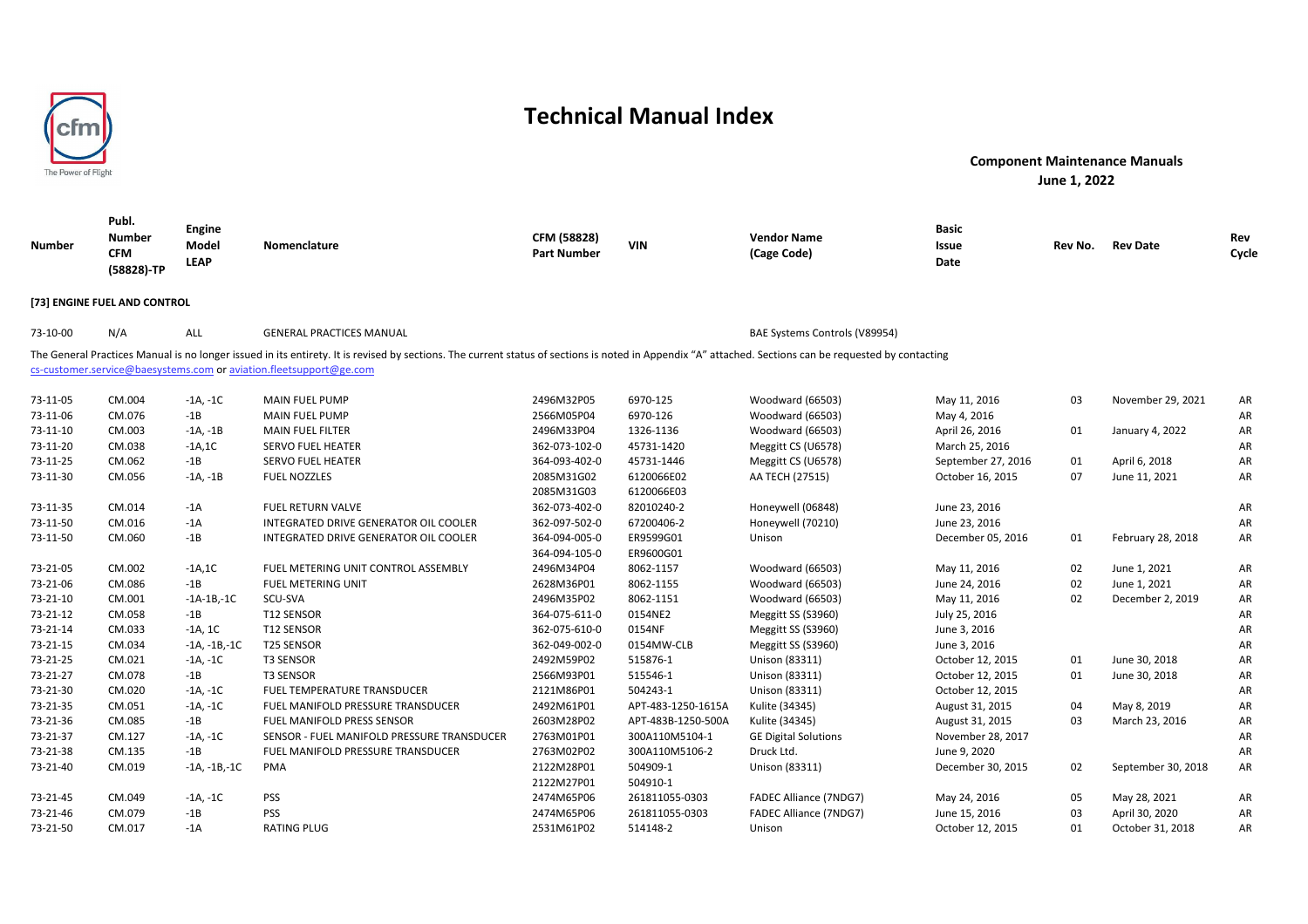

| <b>Number</b> | Publ.<br><b>Number</b><br><b>CFM</b><br>(58828)-TP | <b>Engine</b><br>Model<br><b>LEAP</b> | Nomenclature   | CFM (58828)<br><b>Part Number</b> | <b>VIN</b> | <b>Vendor Name</b><br>(Cage Code) | <b>Basic</b><br>Issue<br>Date | Rev No. | <b>Rev Date</b>   | Rev<br>Cycle |
|---------------|----------------------------------------------------|---------------------------------------|----------------|-----------------------------------|------------|-----------------------------------|-------------------------------|---------|-------------------|--------------|
|               |                                                    |                                       |                | 2531M61P06                        | 514148-6   |                                   |                               |         |                   |              |
|               |                                                    |                                       |                | 2531M61P14                        | 514148-14  |                                   |                               |         |                   |              |
|               |                                                    |                                       |                | 2531M61P22                        | 514148-22  |                                   |                               |         |                   |              |
|               |                                                    |                                       |                | 2531M61P24                        | 514148-24  |                                   |                               |         |                   |              |
|               |                                                    |                                       |                | 2531M61P26                        | 514148-26  |                                   |                               |         |                   |              |
|               |                                                    |                                       |                | 2531M61P30                        | 514148-30  |                                   |                               |         |                   |              |
|               |                                                    |                                       |                | 2531M61P34                        | 514148-34  |                                   |                               |         |                   |              |
|               |                                                    |                                       |                | 2531M61P42                        | 514148-42  |                                   |                               |         |                   |              |
|               |                                                    |                                       |                | 2531M61P46                        | 514148-46  |                                   |                               |         |                   |              |
|               |                                                    |                                       |                | 2531M61P54                        | 514148-54  |                                   |                               |         |                   |              |
|               |                                                    |                                       |                | 2531M61P58                        | 514148-58  |                                   |                               |         |                   |              |
|               |                                                    |                                       |                | 2531M61P62                        | 514148-62  |                                   |                               |         |                   |              |
| 73-21-55      | CM.050-IPC                                         | $-1A$                                 | <b>EEC IPC</b> | 2500M34P03                        | 115E6331G2 | FADEC Alliance (7NDG7)            | April 2, 2015                 | 09      | April 5, 2022     | AR           |
|               |                                                    |                                       |                | 2500M34P04                        | 115E6331G3 |                                   |                               |         |                   |              |
|               |                                                    |                                       |                | 2500M34P05                        | 115E6331G4 |                                   |                               |         |                   |              |
|               |                                                    |                                       |                | 2500M34P06                        | 115E6331G5 |                                   |                               |         |                   |              |
| 73-21-55      | CM.050                                             | $-1A$                                 | EEC            | 2500M34P03                        | 115E6331G2 | FADEC Alliance (7NDG7)            | August 6, 2015                | 07      | November 11, 2020 | AR           |
|               |                                                    |                                       |                | 2500M34P04                        | 115E6331G3 |                                   |                               |         |                   |              |
|               |                                                    |                                       |                | 2500M34P05                        | 115E6331G4 |                                   |                               |         |                   |              |
|               |                                                    |                                       |                | 2500M34P06                        | 115E6331G5 |                                   |                               |         |                   |              |
|               |                                                    |                                       |                | 2500M34P08                        | 115E9761G1 |                                   |                               |         |                   |              |
| 73-21-56      | CM.080-IPC                                         | $-1B$                                 | <b>EEC IPC</b> | 2474M64P03                        | 115E7192G2 | FADEC Alliance (7NDG7)            | June 10, 2015                 | 06      | November 18, 2020 | AR           |
|               |                                                    |                                       |                | 2474M64P04                        | 115E7192G3 |                                   |                               |         |                   |              |
|               |                                                    |                                       |                | 2474M64P05                        | 115E7192G4 |                                   |                               |         |                   |              |
|               |                                                    |                                       |                | 2474M64P06                        | 115E7192G5 |                                   |                               |         |                   |              |
| 73-21-56      | CM.080                                             | $-1B$                                 | EEC            | 2474M64P03                        | 115E7192G2 | FADEC Alliance (7NDG7)            | March 29, 2016                | 04      | October 12, 2020  | AR           |
|               |                                                    |                                       |                | 2474M64P04                        | 115E7192G3 |                                   |                               |         |                   |              |
|               |                                                    |                                       |                | 2474M64P05                        | 115E7192G4 |                                   |                               |         |                   |              |
|               |                                                    |                                       |                | 2474M64P06                        | 115E7192G5 |                                   |                               |         |                   |              |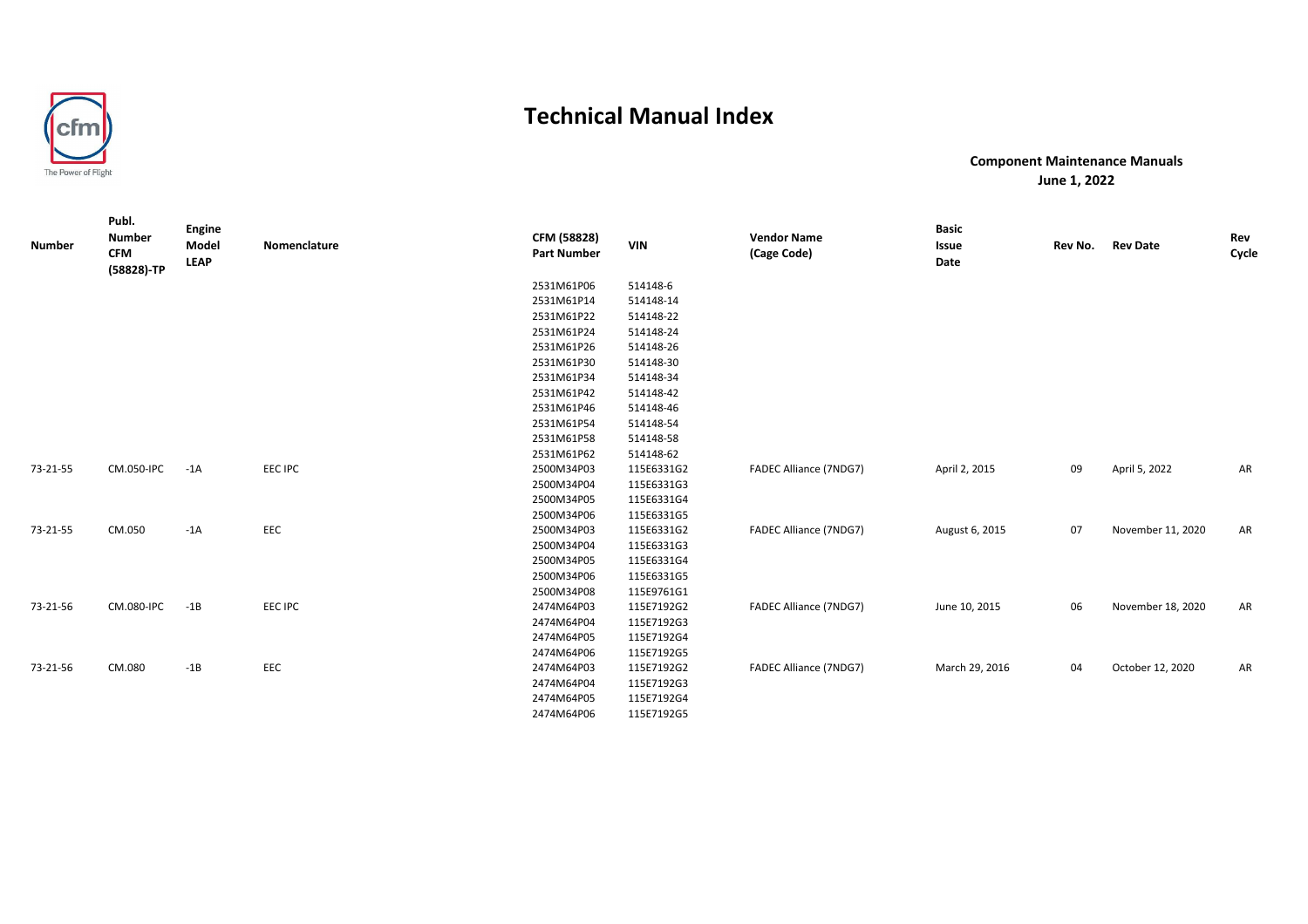

**Component Maintenance ManualsJune 1, 2022**

| Number   | Publ.<br><b>Number</b><br><b>CFM</b><br>(58828)-TP | Engine<br>Model<br><b>LEAP</b> | Nomenclature       | CFM (58828)<br><b>Part Number</b> | <b>VIN</b> | <b>Vendor Name</b><br>(Cage Code) | <b>Basic</b><br>Issue<br>Date | Rev No. | <b>Rev Date</b> | Rev<br>Cycle |
|----------|----------------------------------------------------|--------------------------------|--------------------|-----------------------------------|------------|-----------------------------------|-------------------------------|---------|-----------------|--------------|
| 73-21-58 | CM.077                                             | $-1B$                          | <b>RATING PLUG</b> | 2531M61P02                        | 514148-02  | Unison                            | October 12, 2015              | 02      | April 30, 2018  | AR           |
|          |                                                    |                                |                    | 2531M61P06                        | 514148-06  |                                   |                               |         |                 |              |
|          |                                                    |                                |                    | 2531M61P10                        | 514148-10  |                                   |                               |         |                 |              |
|          |                                                    |                                |                    | 2531M61P14                        | 514148-14  |                                   |                               |         |                 |              |
|          |                                                    |                                |                    | 2531M61P18                        | 514148-18  |                                   |                               |         |                 |              |
|          |                                                    |                                |                    | 2531M61P24                        | 514148-24  |                                   |                               |         |                 |              |
|          |                                                    |                                |                    | 2531M61P26                        | 514148-26  |                                   |                               |         |                 |              |
|          |                                                    |                                |                    | 2531M61P27                        | 514148-27  |                                   |                               |         |                 |              |
|          |                                                    |                                |                    | 2531M61P28                        | 514148-28  |                                   |                               |         |                 |              |
|          |                                                    |                                |                    | 2531M61P29                        | 514148-29  |                                   |                               |         |                 |              |
|          |                                                    |                                |                    | 2531M61P30                        | 514148-30  |                                   |                               |         |                 |              |

514148-30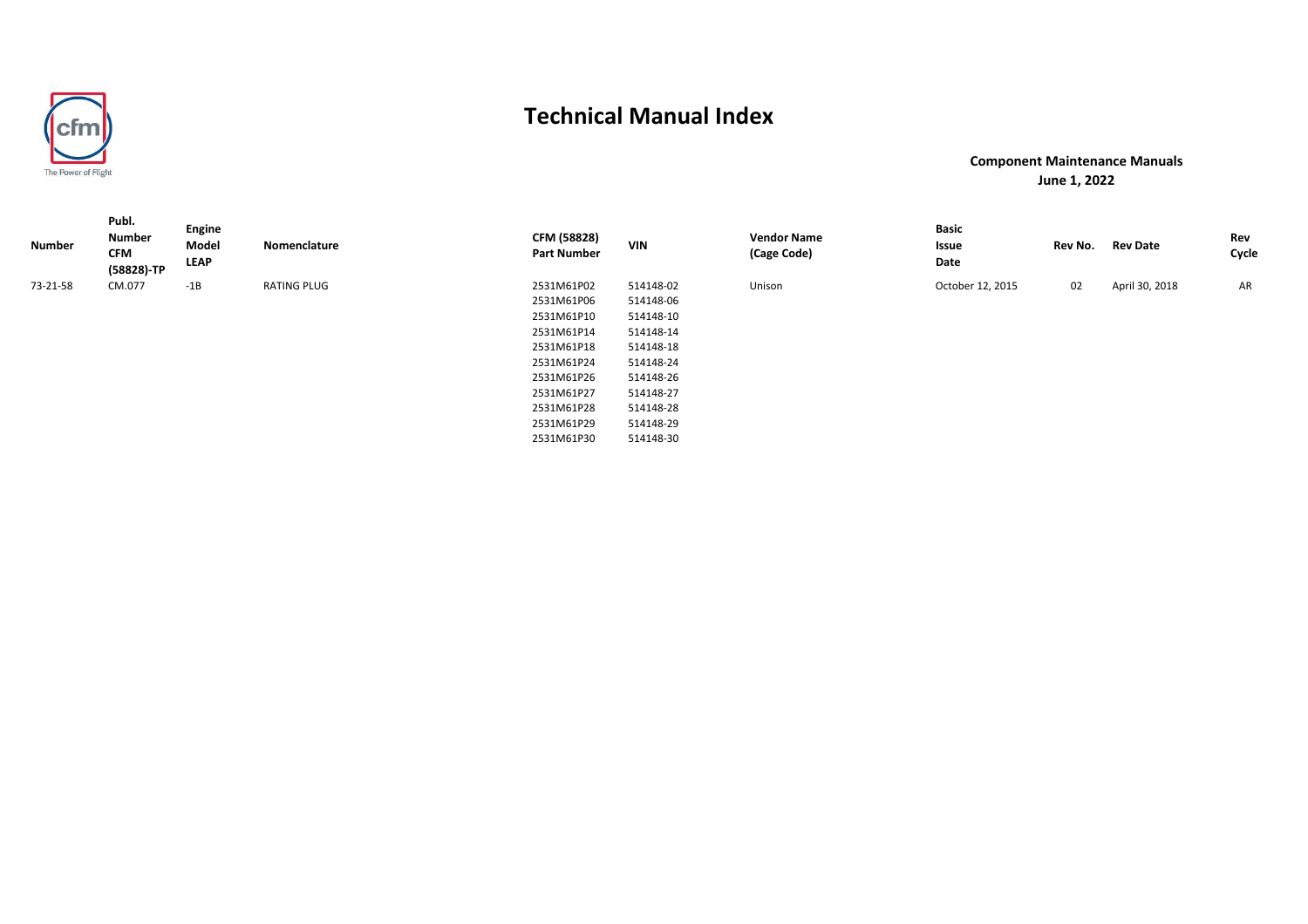

| <b>Number</b> | Publ.<br><b>Number</b><br><b>CFM</b><br>(58828)-TP | <b>Engine</b><br>Model<br><b>LEAP</b> | Nomenclature                          | CFM (58828)<br><b>Part Number</b> | <b>VIN</b>        | <b>Vendor Name</b><br>(Cage Code) | <b>Basic</b><br>Issue<br>Date | Rev No. | <b>Rev Date</b>    | Rev<br>Cycle |
|---------------|----------------------------------------------------|---------------------------------------|---------------------------------------|-----------------------------------|-------------------|-----------------------------------|-------------------------------|---------|--------------------|--------------|
| 73-21-60      | CM.055                                             | $-1A$                                 | <b>HARNESS</b>                        | 362-085-505-0                     | 362-085-505-0     | CFM (58828)                       | June 23, 2016                 | 02      | July 27, 2021      | AR           |
|               |                                                    |                                       |                                       | 362-085-605-0                     | 362-085-605-0     |                                   |                               |         |                    |              |
|               |                                                    |                                       |                                       | 362-085-704-0                     | 362-085-704-0     |                                   |                               |         |                    |              |
|               |                                                    |                                       |                                       | 362-085-804-0                     | 362-085-804-0     |                                   |                               |         |                    |              |
|               |                                                    |                                       |                                       | 362-085-904-0                     | 362-085-904-0     |                                   |                               |         |                    |              |
|               |                                                    |                                       |                                       | 362-086-004-0                     | 362-086-004-0     |                                   |                               |         |                    |              |
|               |                                                    |                                       |                                       | 362-086-104-0                     | 362-086-104-0     |                                   |                               |         |                    |              |
|               |                                                    |                                       |                                       | 362-086-204-0                     | 362-086-204-0     |                                   |                               |         |                    |              |
|               |                                                    |                                       |                                       | 362-086-304-0                     | 362-086-304-0     |                                   |                               |         |                    |              |
| 73-21-60      | CM.056                                             | $-1B$                                 | <b>HARNESS</b>                        | 364-083-111-0                     | 364-083-111-0     | CFM (58828)                       | October 28, 2016              | 02      | November 2, 2021   | AR           |
|               |                                                    |                                       |                                       | 364-083-211-0                     | 364-083-211-0     |                                   |                               |         |                    |              |
|               |                                                    |                                       |                                       | 364-083-312-0                     | 364-083-312-0     |                                   |                               |         |                    |              |
|               |                                                    |                                       |                                       | 364-083-412-0                     | 364-083-412-0     |                                   |                               |         |                    |              |
|               |                                                    |                                       |                                       | 364-083-512-0                     | 364-083-512-0     |                                   |                               |         |                    |              |
|               |                                                    |                                       |                                       | 364-083-612-0                     | 364-083-612-0     |                                   |                               |         |                    |              |
|               |                                                    |                                       |                                       | 364-083-710-0                     | 364-083-710-0     |                                   |                               |         |                    |              |
|               |                                                    |                                       |                                       | 364-083-811-0                     | 364-083-811-0     |                                   |                               |         |                    |              |
|               |                                                    |                                       |                                       | 364-083-911-0                     | 364-083-911-0     |                                   |                               |         |                    |              |
|               |                                                    |                                       |                                       | 364-055-211-0                     | 364-055-211-0     |                                   |                               |         |                    |              |
|               |                                                    |                                       |                                       | 364-055-311-0                     | 364-055-311-0     |                                   |                               |         |                    |              |
|               |                                                    |                                       |                                       | 364-055-411-0                     | 364-055-411-0     |                                   |                               |         |                    |              |
|               |                                                    |                                       |                                       | 364-056-511-0                     | 364-056-511-0     |                                   |                               |         |                    |              |
|               |                                                    |                                       |                                       | 364-056-612-0                     | 364-056-612-0     |                                   |                               |         |                    |              |
|               |                                                    |                                       |                                       | 364-056-711-0                     | 364-056-711-0     |                                   |                               |         |                    |              |
| 73-31-05      | CM.044                                             | $-1A, -1B$                            | FFT with IPL                          | 2492M62P02                        | 9-217-89          | Crane (08748)                     | June 9, 2016                  | 02      | June 10, 2021      | AR           |
| 73-34-05      | CM.052                                             | $-1A, -1B, -1C$                       | FUEL DIFFERENTIAL PRESSURE TRANDUCER  | 2492M60P01                        | APT-482-1250-60D  | Kulite (34345)                    | January, 27 2015              | 06      | September 21, 2018 | AR           |
|               |                                                    |                                       |                                       | 2492M60P02                        | APT-482A-1250-60D |                                   |                               |         |                    |              |
|               |                                                    |                                       |                                       | 2492M60P03                        | APT-482B-1250-60D |                                   |                               |         |                    |              |
| 73-34-06      | CM.136                                             | -1A, -1B, -1C                         | FUEL DIFFERENTIAL PRESSURE TRANSDUCER | 2758M29P02                        | 300A110M5103-2    | Druck Ltd.                        | July 28, 2020                 | 01      | October 8, 2021    | AR           |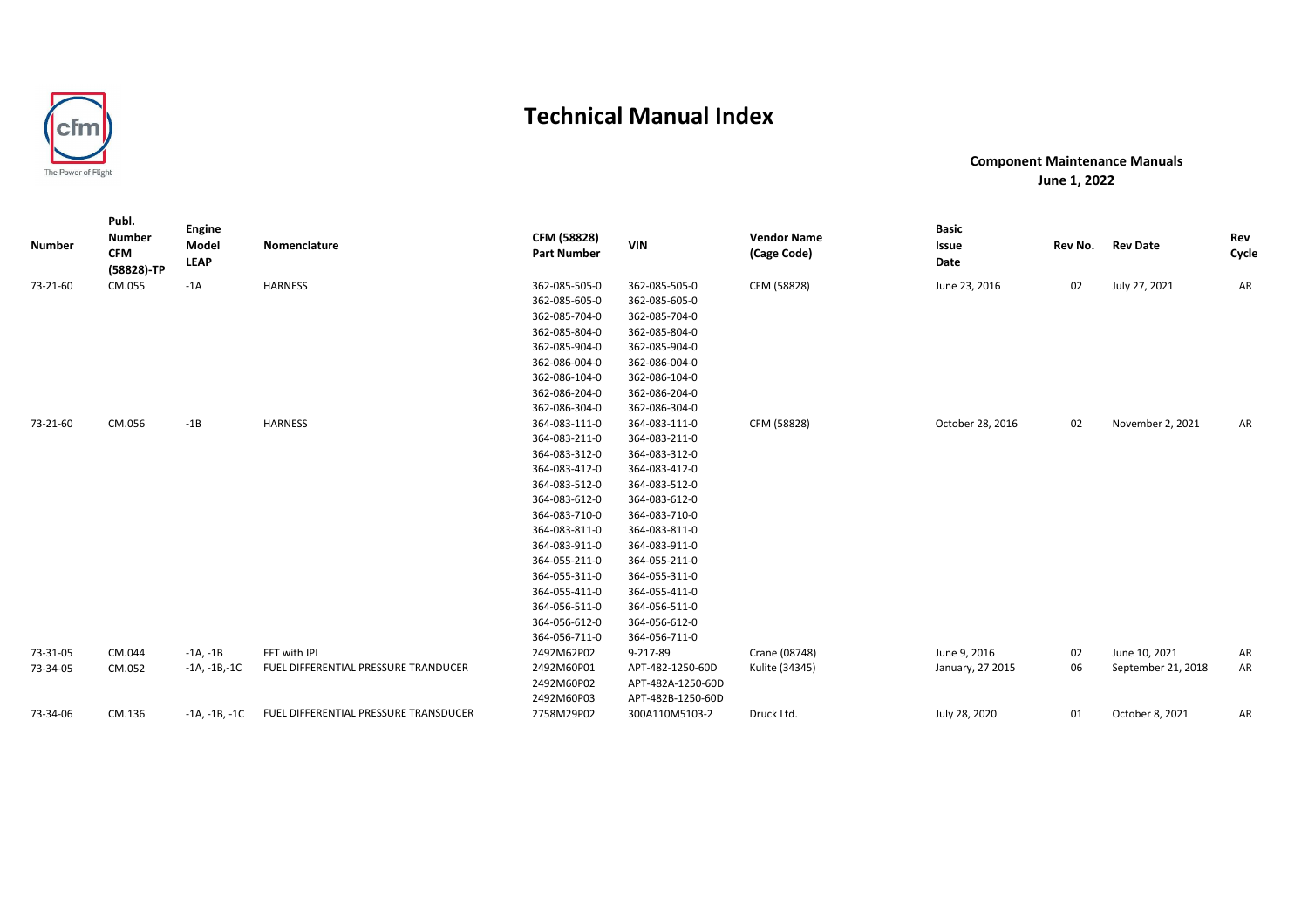

| <b>Number</b> | Publ.<br><b>Number</b><br><b>CFM</b><br>(58828)-TP | <b>Engine</b><br>Model<br><b>LEAP</b> | Nomenclature          | CFM (58828)<br><b>Part Number</b> | <b>VIN</b> | <b>Vendor Name</b><br>(Cage Code) | <b>Basic</b><br>Issue<br>Date | Rev No. | <b>Rev Date</b>   | Rev<br>Cycle |
|---------------|----------------------------------------------------|---------------------------------------|-----------------------|-----------------------------------|------------|-----------------------------------|-------------------------------|---------|-------------------|--------------|
| [74] IGNITION |                                                    |                                       |                       |                                   |            |                                   |                               |         |                   |              |
| 74-11-05      | CM.023                                             | $-1A, -1C$                            | <b>EXCITER</b>        | 2489M04P04                        | 513610-4   | Unison (59501)                    | December 31, 2015             |         |                   | AR           |
| 74-11-07      | CM.081                                             | $-1B$                                 | <b>EXCITER</b>        | 2569M32P02                        | 515055-2   | Unison (59501)                    | December 31, 2015             |         |                   | AR           |
| 74-21-05      | CM.024                                             | $-1A, -1C$                            | <b>IGNITION LEADS</b> | 2548M61P02                        | 513484-2   | Unison (59501)                    | December 30, 2015             |         |                   | AR           |
|               |                                                    |                                       |                       | 2489M03P02                        | 514000-2   |                                   |                               |         |                   |              |
| 74-21-07      | CM.082                                             | $-1B$                                 | <b>IGNITION LEADS</b> | 2570M25P01                        | 515278-1   | Unison (59501)                    | December 31, 2015             | 01      | January 15, 2021  | AR           |
|               |                                                    |                                       |                       | 2570M26P01                        | 515277-1   |                                   |                               |         |                   |              |
| 74-21-10      | CM.025                                             | $-1A, -1B, -1C$                       | <b>IGNITER</b>        | 2646M08P02                        | 517212-4   | Unison (59501)                    | October 12, 2015              |         |                   | AR           |
| [75] AIR      |                                                    |                                       |                       |                                   |            |                                   |                               |         |                   |              |
| 75-11-05      | CM.009                                             | $-1A, -1B, -1C$                       | SBV-BAI               | 2721M05P01                        | 8910-287   | Woodward (66503)                  | May 11, 2016                  | 01      | March 22, 2017    | AR           |
| 75-11-10      | CM.134                                             | $-1A, -1B$                            | SBV-BAI               | 2704M79P01                        | 8910-273   | Woodward (66503)                  | September 14, 2017            | 02      | November 9, 2021  | AR           |
| 75-21-05      | CM.010                                             | $-1A, -1C$                            | <b>ACC VALVES</b>     | 2496M40P04                        | 8910-279   | Woodward (66503)                  | April 29, 2016                | 03      | October 24, 2019  | AR           |
|               |                                                    |                                       |                       | 2629M63P02                        | 8910-281   |                                   |                               |         |                   |              |
|               |                                                    |                                       |                       | 2496M40P05                        | 8910-255   |                                   |                               |         |                   |              |
|               |                                                    |                                       |                       | 2629M63P03                        | 8910-275   |                                   |                               |         |                   |              |
| 75-21-06      | CM.083                                             | $-1B$                                 | <b>ACC VALVES</b>     | 2641M77P01                        | 8910-278   | Woodward (66503)                  | March 30, 2016                | 03      | October 24, 2019  | AR           |
|               |                                                    |                                       |                       | 2641M77P02                        | 8910-253   |                                   |                               |         |                   |              |
|               |                                                    |                                       |                       | 2641M78P02                        | 8910-280   |                                   |                               |         |                   |              |
|               |                                                    |                                       |                       | 2641M78P03                        | 8910-274   |                                   |                               |         |                   |              |
|               |                                                    |                                       |                       | 2762M01P01                        | 8910-309   |                                   |                               |         |                   |              |
| 75-23-05      | CM.005                                             | $-1A, -1B, -1C$                       | <b>MTC ACTUATOR</b>   | 2496M36P02                        | 8100-0090  | Woodward (66503)                  | May 3, 2016                   | 01      | January 16, 2019  | AR           |
| 75-23-10      | CM.040                                             | $-1A, -1B$                            | MTC VALVE LH          | 2460M52P08                        | 521285-3   | Meggitt SS (79318)                | January 26, 2015              |         |                   | AR           |
| 75-23-11      | CM.041                                             | $-1A, -1B$                            | MTC VALVE RH          | 2460M52P07                        | 521425-3   | Meggitt SS (79318)                | January 23, 2015              |         |                   | AR           |
| 75-24-05      | CM.042                                             | $-1A$                                 | EEC COOLING BLOWER    | 362-094-910-0                     | AE0406A00  | Technofan (F4957)                 | June 23, 2016                 |         |                   | AR           |
| 75-24-06      | CM.043                                             | $-1B$                                 | EEC COOLING BLOWER    | 364-077-011-0                     | AE0406B01  | Technofan (F4957)                 | September 15, 2016            |         |                   | AR           |
| 75-31-05      | CM.011                                             | $-1A, -1C$                            | <b>VBV ASSEMBLY</b>   | 362-035-803-0                     | 8100-0083  | Woodward (66503)                  | March 21, 2016                | 03      | October 16, 2017  | AR           |
| 75-31-05      | CM.057                                             | $-1B$                                 | <b>VBV ACTUATOR</b>   | 364-072-501-0                     | 63151012-1 | Honeywell (59364)                 | September 30, 2016            |         |                   | AR           |
| 75-32-05      | CM.008                                             | $-1A, -1B, -1C$                       | <b>VSV ACTUATOR</b>   | 2496M37P01                        | 8100-0051  | Woodward (66503)                  | May 11, 2016                  | 01      | January 11, 2019  | AR           |
|               |                                                    |                                       |                       | 2496M37P02                        | 8100-0091  |                                   |                               |         |                   |              |
| 75-33-05      | CM.007                                             | $-1A, -1B, -1C$                       | TBV AIR VALVE         | 2496M38P04                        | 8910-277   | Woodward (66503)                  | May 11, 2016                  | 02      | November 14, 2019 | AR           |
|               |                                                    |                                       |                       | 2496M38P05                        | 8910-317   |                                   |                               |         |                   |              |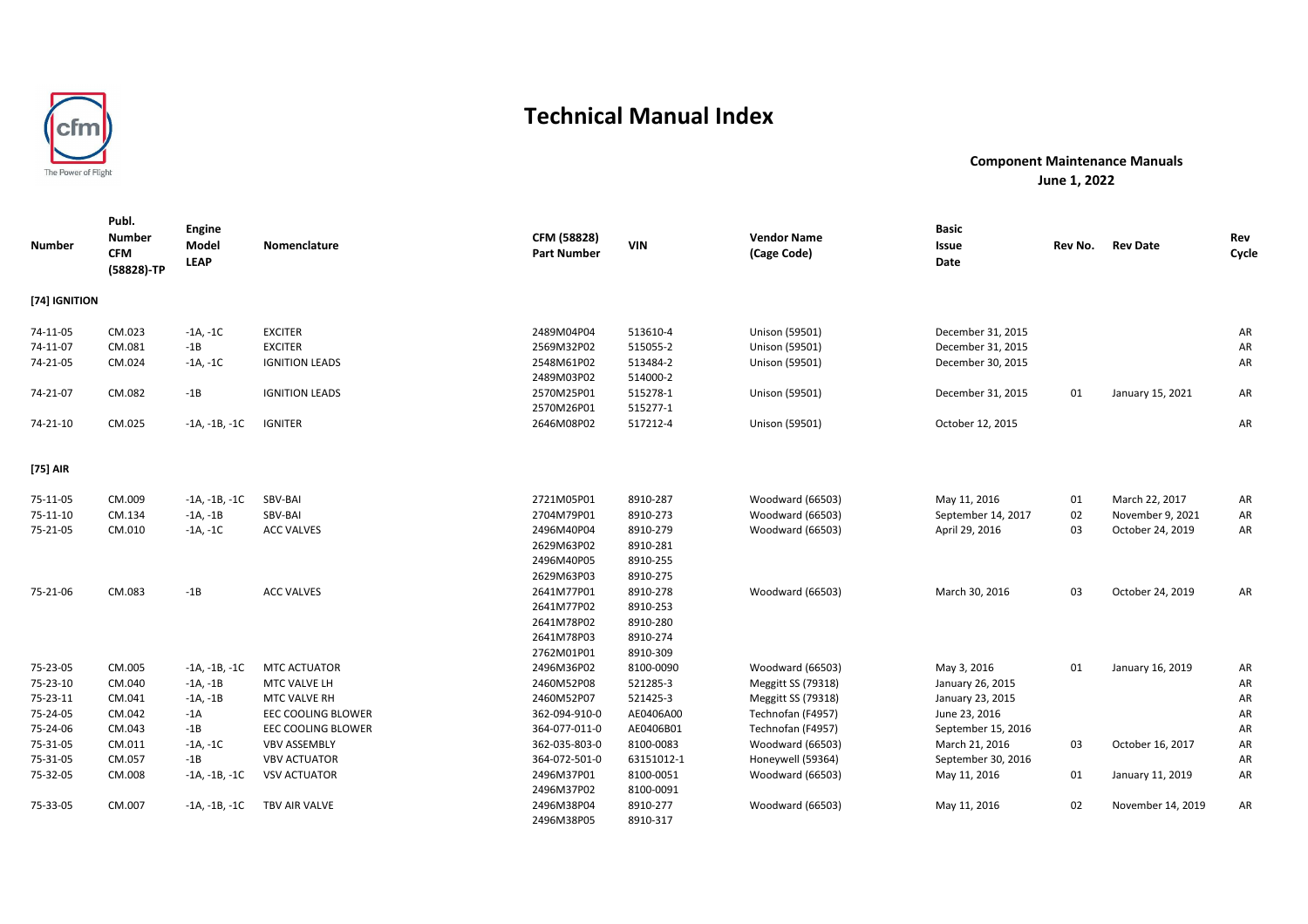

| <b>Number</b> | Publ.<br><b>Number</b><br><b>CFM</b><br>(58828)-TP | <b>Engine</b><br>Model<br><b>LEAP</b> | Nomenclature      | CFM (58828)<br><b>Part Number</b> | <b>VIN</b> | <b>Vendor Name</b><br>(Cage Code) | Basic<br>Issue<br>Date | Rev No. | <b>Rev Date</b> | Rev<br>Cycle |
|---------------|----------------------------------------------------|---------------------------------------|-------------------|-----------------------------------|------------|-----------------------------------|------------------------|---------|-----------------|--------------|
|               |                                                    |                                       |                   | 2496M38P06                        | 8910-272   |                                   |                        |         |                 |              |
|               |                                                    |                                       |                   | 2496M38P07                        | 8910-344   |                                   |                        |         |                 |              |
| 75-41-05      | CM.061                                             | $-1B, -1C$                            | T OVERHEAT SENSOR | 363-033-303-0                     | 515564-3   | Unison                            | October 27, 2016       | 03      | October 1, 2020 |              |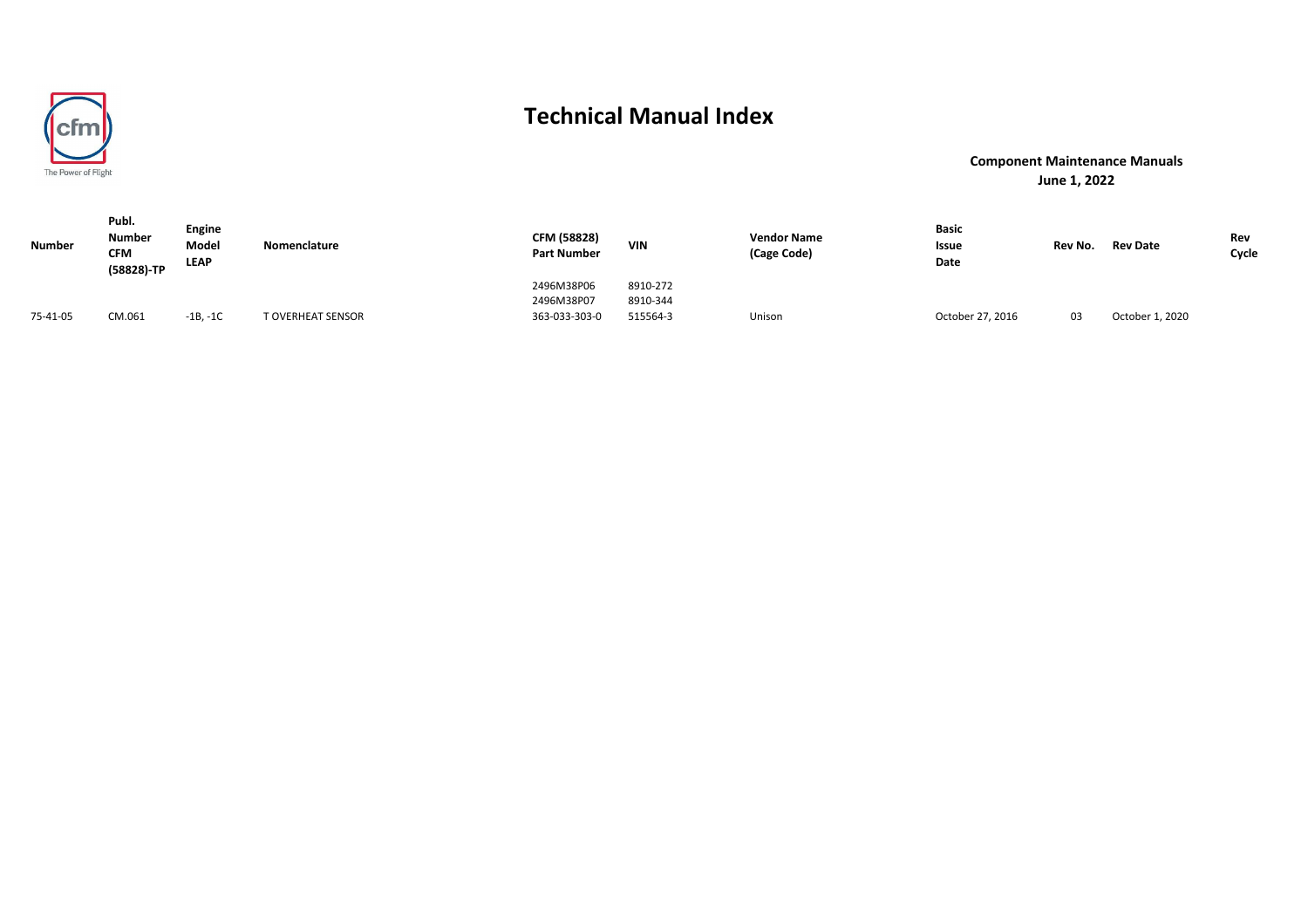

| <b>Number</b>          | Publ.<br><b>Number</b><br><b>CFM</b><br>(58828)-TP | Engine<br>Model<br><b>LEAP</b> | Nomenclature                                                                          | CFM (58828)<br><b>Part Number</b> | <b>VIN</b>                   | <b>Vendor Name</b><br>(Cage Code) | <b>Basic</b><br>Issue<br>Date | Rev No. | <b>Rev Date</b>    | Rev<br>Cycle |
|------------------------|----------------------------------------------------|--------------------------------|---------------------------------------------------------------------------------------|-----------------------------------|------------------------------|-----------------------------------|-------------------------------|---------|--------------------|--------------|
| [77] ENGINE INDICATING |                                                    |                                |                                                                                       |                                   |                              |                                   |                               |         |                    |              |
| 77-11-05               | CM.031                                             | $-1A, -1C$                     | N1 SPEED SENSOR                                                                       | 362-044-910-0                     | 3222KGBA5                    | Meggitt SA (K0802)                | April 1, 2016                 | 02      | April 3, 2020      | AR           |
| 77-11-06               | CM.066                                             | $-1B$                          | N1 SPEED SENSOR                                                                       | 364-044-902-0                     | 3224KGBA2                    | Meggitt SA (K0802)                | October 21, 2016              | 01      | April 22, 2020     | AR           |
| $77 - 11 - 10$         | CM.032                                             | $-1A, -1C$                     | N2 SPEED SENSOR                                                                       | 362-077-102-0                     | 3223KGBA4                    | Meggitt SA (K0802)                | April 1, 2016                 | 02      | January 31, 2020   | AR           |
| 77-11-11               | CM.067                                             | $-1B$                          | N2 SPEED SENSOR                                                                       | 364-077-102-0                     | 3225KGBA2                    | Meggitt SA (K0802)                | October 21, 2016              | 02      | October 14, 2020   | AR           |
| 77-21-05               | CM.030                                             | $-1A$                          | <b>T48 EGT SENSOR HARNESS</b>                                                         | 362-076-702-0                     | 0503KHSA3                    | Meggitt SA (K0802)                | April 26, 2016                | 01      | April 27, 2020     | AR           |
|                        |                                                    |                                |                                                                                       | 362-076-902-0                     | 0504KHSA3                    |                                   |                               |         |                    |              |
| 77-21-06               | CM.065                                             | $-1B$                          | <b>T48 EGT SENSOR HARNESS</b>                                                         | 364-076-705-0                     | 0509KHSA5                    | Meggitt SA (K0802)                | October 19, 2016              |         |                    | AR           |
|                        |                                                    |                                |                                                                                       | 364-076-905-0                     | 0510KHSA5                    |                                   |                               |         |                    |              |
| 77-21-10               | CM.035                                             | $-1A, -1C$                     | <b>T48 EGT SENSOR</b>                                                                 | 362-024-602-0                     | 5007KTCA4                    | Meggitt SA (K0802)                | April 8, 2016                 | 01      | September 27, 2019 | AR           |
|                        |                                                    |                                |                                                                                       | 362-024-603-0                     | 5007KTC01                    |                                   |                               |         |                    |              |
| 77-21-11               | CM.068                                             | $-1B$                          | <b>T48 EGT SENSOR</b>                                                                 | 364-024-602-0                     | 5011KTC01                    | Meggitt SA (K0802)                | October 10, 2016              |         |                    | AR           |
| 77-22-05               | CM.022                                             | $-1A$                          | <b>CORE COMPARTMENT TEMP SENSOR</b>                                                   | 2492M43P02                        | 517113-1                     | Unison (83311)                    | October 12, 2015              |         |                    | AR           |
| 77-31-05               | CM.036                                             | $-1A, -1C$                     | ACCELEROMETER (TCF)                                                                   | 362-076-210-0                     | 144-168-000-031              | Meggitt SA (S3960)                | December 23, 2015             |         |                    | AR           |
| 77-31-06               | CM.063                                             | $-1B$                          | ACCELEROMETER (TCF)                                                                   | 364-076-201-0                     | 144-168-000-501              | Meggitt SA (S3960)                | August 31, 2016               |         |                    | AR           |
| 77-31-10               | CM.037                                             | $-1A, -1C$                     | ACCELEROMETER (BEARING 1)                                                             | 362-058-610-0                     | 144-167-000-121              | Meggitt SA (S3960)                | December 23, 2015             |         |                    | AR           |
| 77-31-11               | CM.064                                             | $-1B$                          | ACCELEROMETER (BEARING 1)                                                             | 364-076-001-0                     | 144-167-000-511              | Meggitt SA (S3960)                | August 31, 2016               |         |                    | AR           |
| [78] EXHAUST           |                                                    |                                |                                                                                       |                                   |                              |                                   |                               |         |                    |              |
| 78-11-15               | CM.090                                             | $-1C$                          | <b>EXHAUST FRONT PLUG ASSY AND KIT &amp; EXHAUST</b><br><b>REAR PLUG ASSY AND KIT</b> |                                   | BCL8000-02-0<br>BCL8500-02-0 | CFM (58828)                       | August 12, 2021               |         |                    | AR           |
| 78-32-20               | CM,093                                             | $-1C$                          | CASCADES KIT (POS 1 & POS 2)                                                          |                                   | BCL0100-03-0<br>BCL0150-02-0 | CFM (58828)                       | June 8, 2021                  |         |                    | AR           |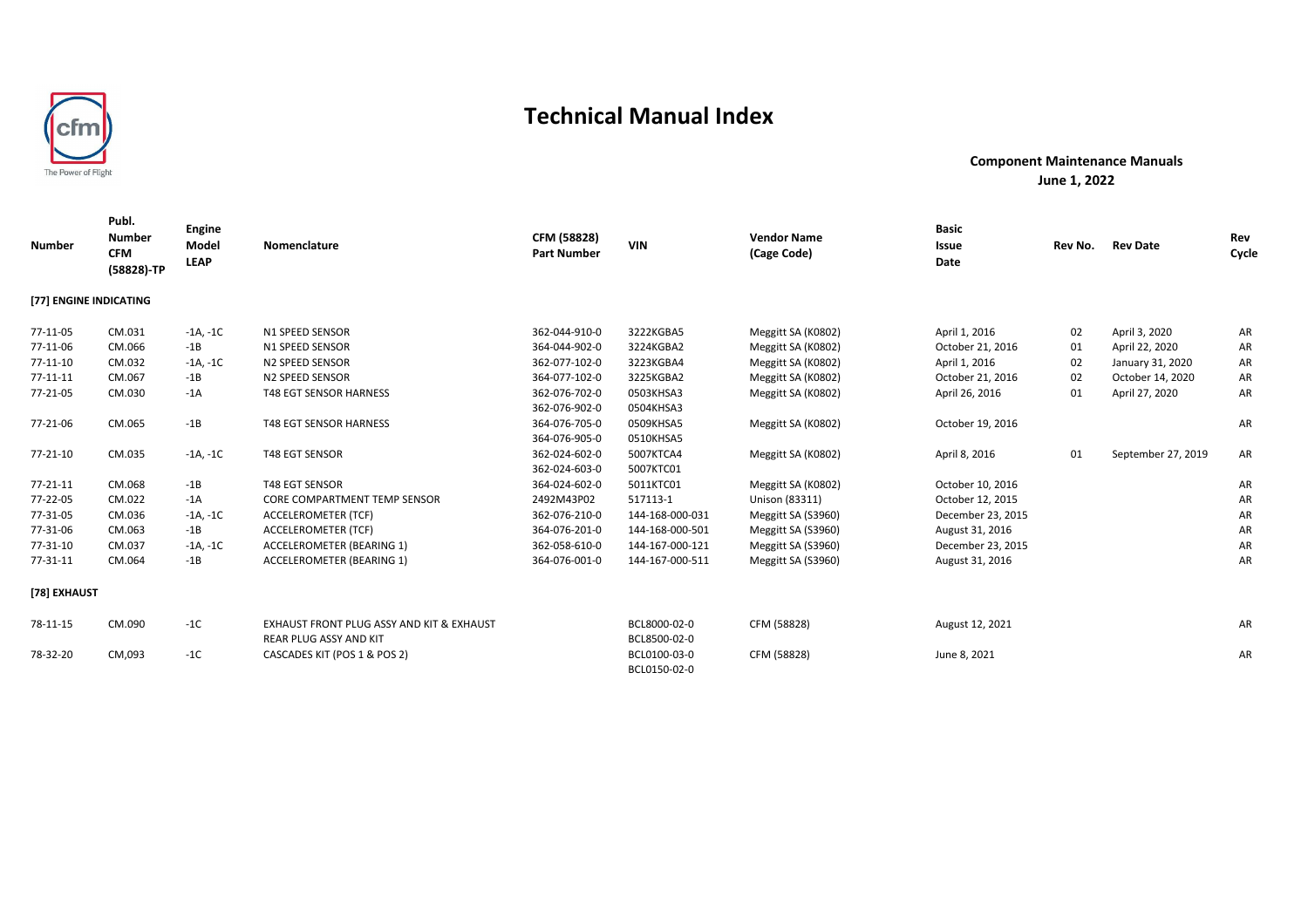

| Number        | Publ.<br><b>Number</b><br><b>CFM</b><br>(58828)-TP | Engine<br>Model<br><b>LEAP</b> | Nomenclature                                   | CFM (58828)<br><b>Part Number</b>                                | <b>VIN</b>                                       | <b>Vendor Name</b><br>(Cage Code) | <b>Basic</b><br>Issue<br>Date | Rev No. | <b>Rev Date</b>    | Rev<br>Cycle |
|---------------|----------------------------------------------------|--------------------------------|------------------------------------------------|------------------------------------------------------------------|--------------------------------------------------|-----------------------------------|-------------------------------|---------|--------------------|--------------|
| [79] OIL      |                                                    |                                |                                                |                                                                  |                                                  |                                   |                               |         |                    |              |
| 79-11-05      | CM.054                                             | -1A, -1C                       | <b>OIL TANK</b>                                | 362-094-110-0                                                    | B1316-05696                                      | CFM (58828)                       | July 24, 2015                 | 01      | September 13, 2021 | AR           |
| 79-11-06      | CM.074                                             | $-1B$                          | <b>OIL TANK</b>                                | 364-073-802-0                                                    | B1316-05711                                      | CFM (58828)                       | May 11, 2016                  |         |                    | AR           |
| 79-21-05      | CM.053                                             | $-1A, -1C$                     | <b>LUBRICATION UNIT</b>                        | 362-074-103-0                                                    | B1316-06163                                      | CFM (58828)                       | July 24, 2015                 | 03      | October 14, 2020   | AR           |
| 79-21-06      | CM.073                                             | $-1B$                          | <b>LUBRICATION UNIT</b>                        | 364-074-104-0                                                    | B1316-06162                                      | CFM (58828)                       | May 20, 2015                  | 01      |                    | AR           |
| 79-21-20      | CM.072                                             | $-1B$                          | MAIN HEAT EXCHANGER                            | 364-093-302-0                                                    | 45731-1444                                       | Meggitt CS (U6578)                | September 19, 2016            |         |                    | AR           |
| 79-21-25      | CM.039                                             | $-1A, -1C$                     | MAIN HEAT EXCHANGER                            | 362-072-902-0                                                    | 45731-1423                                       | Meggitt CS (U6578)                | March 25,2016                 | 01      | October 22, 2020   | AR           |
| 79-21-30      | CM.026                                             | $-1A$                          | ENGINE SURFACE AIR COOLING OIL COOLER          | 362-078-710-0<br>362-074-810-0                                   | 72110-000-1<br>72110-000-2                       | Ametek (12536)                    | August 15,2015                | 02      | October 9, 2020    | AR           |
| 79-21-30      | CM.069                                             | $-1B$                          | ENGINE SURFACE AIR COOLING OIL COOLER          | 364-093-908-0<br>364-093-808-0<br>364-093-809-0<br>364-093-909-0 | ER9477G01<br>ER9476G01<br>ER9625G01<br>ER9627G01 | Unison                            | December 05, 2016             | 01      | February 28, 2018  | AR           |
| 79-21-45      | CM.015                                             | $-1A, -1B, 1C$                 | <b>EDUCTOR VALVE</b>                           | 362-075-502-0                                                    | 63292058-2                                       | Honeywell (59364)                 | March 25, 2016                | 03      | March 9, 2022      | AR           |
| 79-31-05      | CM.029                                             | $-1A, -1C$                     | OIL LEVEL SENSOR                               | 362-073-903-0                                                    | 8TJ146KAC1                                       | Ametek (97424/4A887)              | May 16, 2014                  | 02      | February 21, 2022  | AR           |
| 79-31-06      | CM.071                                             | $-1B$                          | OIL LEVEL SENSOR                               | 364-073-904-0                                                    | 77-210-4                                         | Meggitt SA (95411)                | October 21, 2016              |         |                    | AR           |
| 79-32-05      | CM.028                                             | $-1A, -1B$                     | OIL PRESSURE AND TEMPERATURE (EOPT) SENSOR     | 362-074-311-0                                                    | PT9902-261-40077                                 | Ametek (97424/4A887)              | May 16, 2014                  |         |                    | AR           |
| 79-35-05      | CM.027                                             | $-1A, -1B, -1C$                | OIL FILTER DIFFERENTIAL PRESSURE (OFDP) SENSOR | 362-074-510-0                                                    | PD9902-72.5-40072                                | Ametek (99564)                    | May 16, 2014                  | 02      | March 27, 2017     | AR           |
| 79-36-05      | CM.046                                             | $-1A, -1B$                     | OIL DEBRIS MONITORING SEPARATOR                | 362-075-002-0<br>362-075-003-0                                   | 1F9128<br>1F9243                                 | Eaton - Aerospace Group (97484)   | July 7, 2014                  |         | October 27, 2016   | AR           |
| 79-36-10      | CM.047                                             | -1A, -1B, -1C                  | OIL DEBRIS MONITORING SENSOR                   | 362-077-302-0<br>364-077-302-0                                   | 1G9205<br>1G9245                                 | Eaton - Aerospace Group (97484)   | April 29, 2015                | 05      | April 14, 2020     | AR           |
| 79-36-20      | CM.045                                             | $-1A, -1B, -1C$                | OIL DEBRIS MONITORING SCU                      | 362-076-501-0<br>362-076-503-0                                   | 1H9193<br>1H9251                                 | Eaton - Aerospace Group (97484)   | June 24, 2014                 | 03      | November 8, 2021   | AR           |
| [80] STARTING |                                                    |                                |                                                |                                                                  |                                                  |                                   |                               |         |                    |              |
| 80-11-05      | CM.012                                             | $-1A, -1B, -1C$                | PNEUMATIC AIR STARTER                          | 2529M66P04                                                       | 63506083-4                                       | Honeywell (59364)                 | October 1, 2015               |         | October 1, 2015    | AR           |
| 80-11-12      | CM.075                                             | $-1B$                          | MANUAL OVERRIDE FLEXSHAFT                      | 2584M06P01                                                       | 63278547-1                                       | Honeywell (59364)                 | March 25, 2016                |         |                    | AR           |
| 80-11-15      | CM.013                                             | $-1A, -1C$                     | STARTER AIR VALVE                              | 2496M44P01<br>2496M44P03                                         | 63216083-1<br>63216083-2                         | Honeywell (59364)                 | October 1, 2015               | 03      | April 8, 2020      | AR           |
| 80-12-15      | CM.084                                             | -1B                            | STARTER AIR VALVE                              | 2496M44P02                                                       | 63216103-1                                       | Honeywell (59364)                 | March 25, 2016                |         |                    | AR           |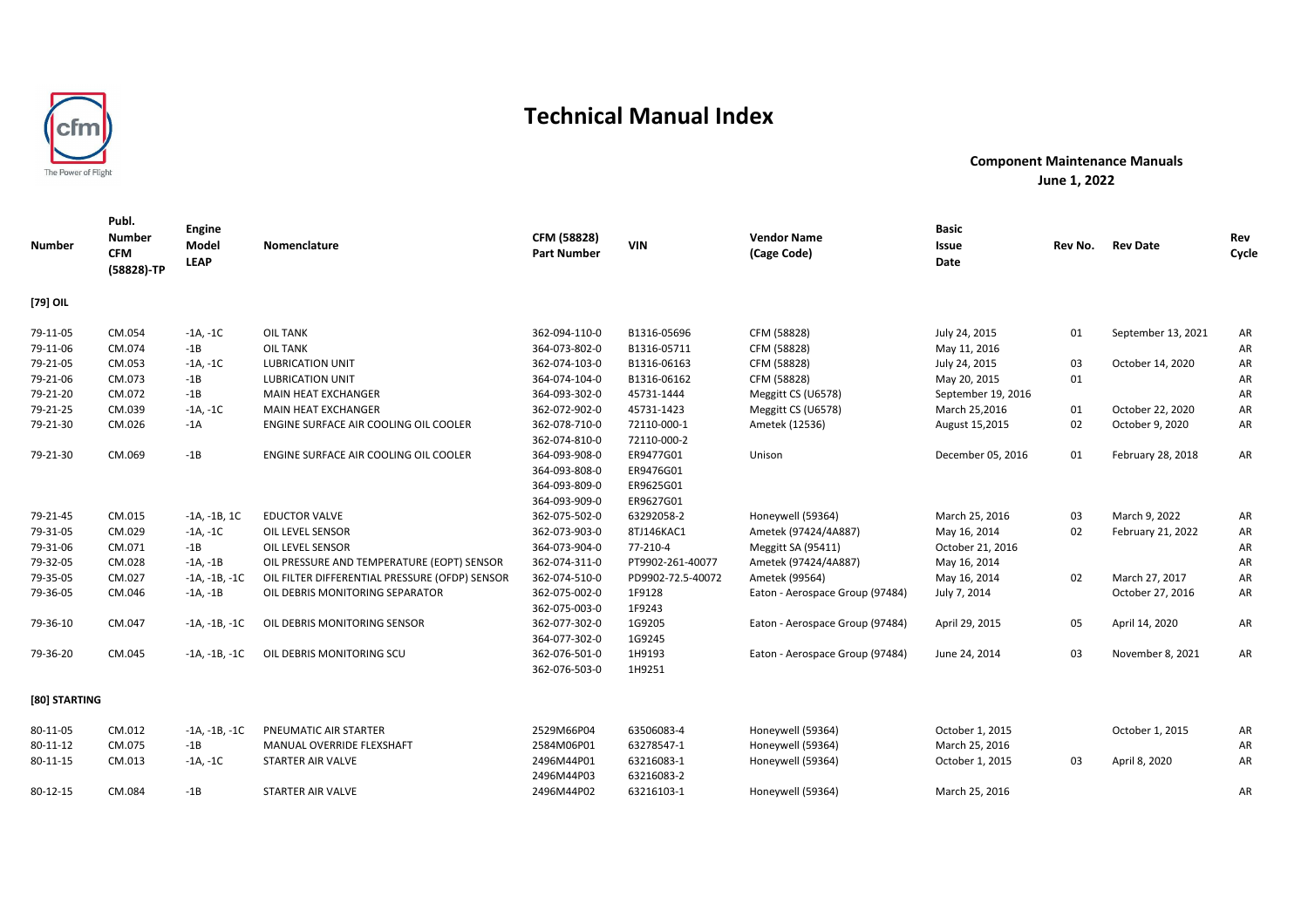

The Power of Flight  *FADEC INTERNATIONAL/BAE GENERAL PRACTICES MANUAL SECTIONS ARE AVAILABLE FOR FIRST TIER CUSTOMERS UPON REQUEST. PLEASE SUBMIT YOUR REQUEST TO [aviation.fleetsupport@ge.com;](mailto:aviation.fleetsupport@ge.com) ATTENTION CMM LIAISON. THE SECTIONS ARE REVISED INDIVIDUALLY. THE SECTIONS ARE ALSO AVAILABLE ON THE BAE (FADEC INTERNATIONAL) WEBSITE OR FROM BAE BY CONTACTING:* **[cs-customer.service@baesystems.com](mailto:cs-customer.service@baesystems.com)***.*

| Engine       |                     | Current | Current         |
|--------------|---------------------|---------|-----------------|
| <b>Model</b> | <b>Nomenclature</b> | Rev No. | <b>Rev Date</b> |

| (SECTION) | <b>LEAP ALL MODELS</b> | <b>GENERAL PRACTICES MANUAL SECTIONS</b>        |                |          |
|-----------|------------------------|-------------------------------------------------|----------------|----------|
| 73-10-00  | <b>LEAP ALL MODELS</b> | General Information                             | 11             | 09/09/21 |
| 73-10-16  | LEAP ALL MODELS        | Safety Instructions                             | 6              | 03/24/11 |
| 73-10-19  | <b>LEAP ALL MODELS</b> | Equivalent Tools, Materials, and Procedures     | 6              | 09/15/11 |
| 73-20-00  | <b>LEAP ALL MODELS</b> | Soldering                                       | 6              | 11/17/11 |
| 73-20-02  | <b>LEAP ALL MODELS</b> | Soldering and Desoldering Equipment Calibration | $\overline{7}$ | 04/13/17 |
| 73-20-16  | <b>LEAP ALL MODELS</b> | <b>Circuit Card Assembly Soldering</b>          | 9              | 04/19/22 |
| 73-20-17  | <b>LEAP ALL MODELS</b> | <b>Microcircuit Soldering</b>                   | $\overline{7}$ | 04/11/17 |
| 73-20-19  | <b>LEAP ALL MODELS</b> | <b>Terminal Connection</b>                      | 6              | 11/17/11 |
| 73-20-20  | <b>LEAP ALL MODELS</b> | <b>Hand Soldering</b>                           | $\overline{7}$ | 04/12/17 |
| 73-20-21  | <b>LEAP ALL MODELS</b> | <b>Manual Tinning Process</b>                   | $\overline{7}$ | 04/12/17 |
| 73-20-22  | <b>LEAP ALL MODELS</b> | <b>Surface Mounted Component Soldering</b>      | 10             | 09/01/21 |
|           |                        |                                                 |                |          |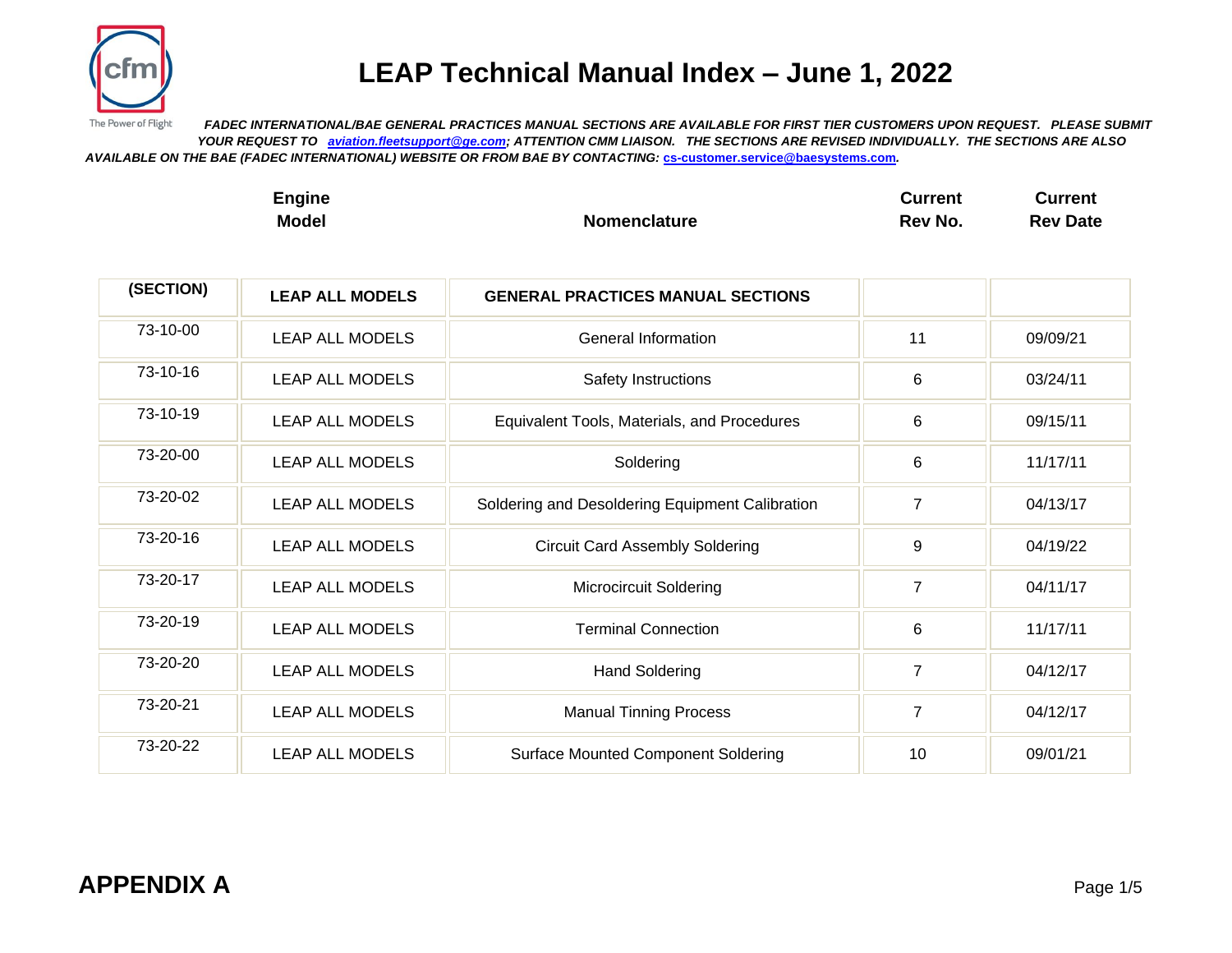

The Power of Flight  *FADEC INTERNATIONAL/BAE GENERAL PRACTICES MANUAL SECTIONS ARE AVAILABLE FOR FIRST TIER CUSTOMERS UPON REQUEST. PLEASE SUBMIT YOUR REQUEST TO [aviation.fleetsupport@ge.com;](mailto:aviation.fleetsupport@ge.com) ATTENTION CMM LIAISON. THE SECTIONS ARE REVISED INDIVIDUALLY. THE SECTIONS ARE ALSO AVAILABLE ON THE BAE (FADEC INTERNATIONAL) WEBSITE OR FROM BAE BY CONTACTING:* **[cs-customer.service@baesystems.com](mailto:cs-customer.service@baesystems.com)***.*

| ∠ngine       |                     | Current | Current         |
|--------------|---------------------|---------|-----------------|
| <b>Model</b> | <b>Nomenclature</b> | Rev No. | <b>Rev Date</b> |

| 73-20-23 | <b>LEAP ALL MODELS</b> | <b>Ball Grid Array Component Soldering</b><br>This Section has been converted to Proprietary<br>Practices and is no longer available. For information<br>contact BAE Customer Service. | 10             | 04/05/22 |
|----------|------------------------|----------------------------------------------------------------------------------------------------------------------------------------------------------------------------------------|----------------|----------|
| 73-30-00 | <b>LEAP ALL MODELS</b> | <b>General Repair</b>                                                                                                                                                                  | 6              | 11/17/11 |
| 73-30-16 | <b>LEAP ALL MODELS</b> | <b>Identification Marking</b>                                                                                                                                                          | 9              | 06/03/20 |
| 73-30-17 | <b>LEAP ALL MODELS</b> | <b>Safety Wiring</b>                                                                                                                                                                   | 6              | 11/17/11 |
| 73-30-19 | <b>LEAP ALL MODELS</b> | <b>Threaded Insert Repair</b>                                                                                                                                                          | $\overline{7}$ | 07/01/15 |
| 73-30-20 | <b>LEAP ALL MODELS</b> | Out-of-Round Connector Repair                                                                                                                                                          | 6              | 11/17/11 |
| 73-30-21 | <b>LEAP ALL MODELS</b> | <b>Potting of Connectors</b>                                                                                                                                                           | 6              | 11/17/11 |
| 73-30-24 | <b>LEAP ALL MODELS</b> | <b>Component Substitution</b>                                                                                                                                                          | 6              | 11/17/11 |
| 73-30-25 | <b>LEAP ALL MODELS</b> | <b>Chemical Thread-Locking</b>                                                                                                                                                         | 6              | 11/17/11 |
| 73-30-26 | <b>LEAP ALL MODELS</b> | <b>Steam Cleaning Procedure</b>                                                                                                                                                        | 1              | 08/12/21 |
| 73-40-00 | <b>LEAP ALL MODELS</b> | <b>Circuit Card Assembly Repair</b>                                                                                                                                                    | 6              | 11/17/11 |
| 73-40-16 | <b>LEAP ALL MODELS</b> | Part Removal                                                                                                                                                                           | 8              | 04/13/17 |

### **APPENDIX A** Page 2/5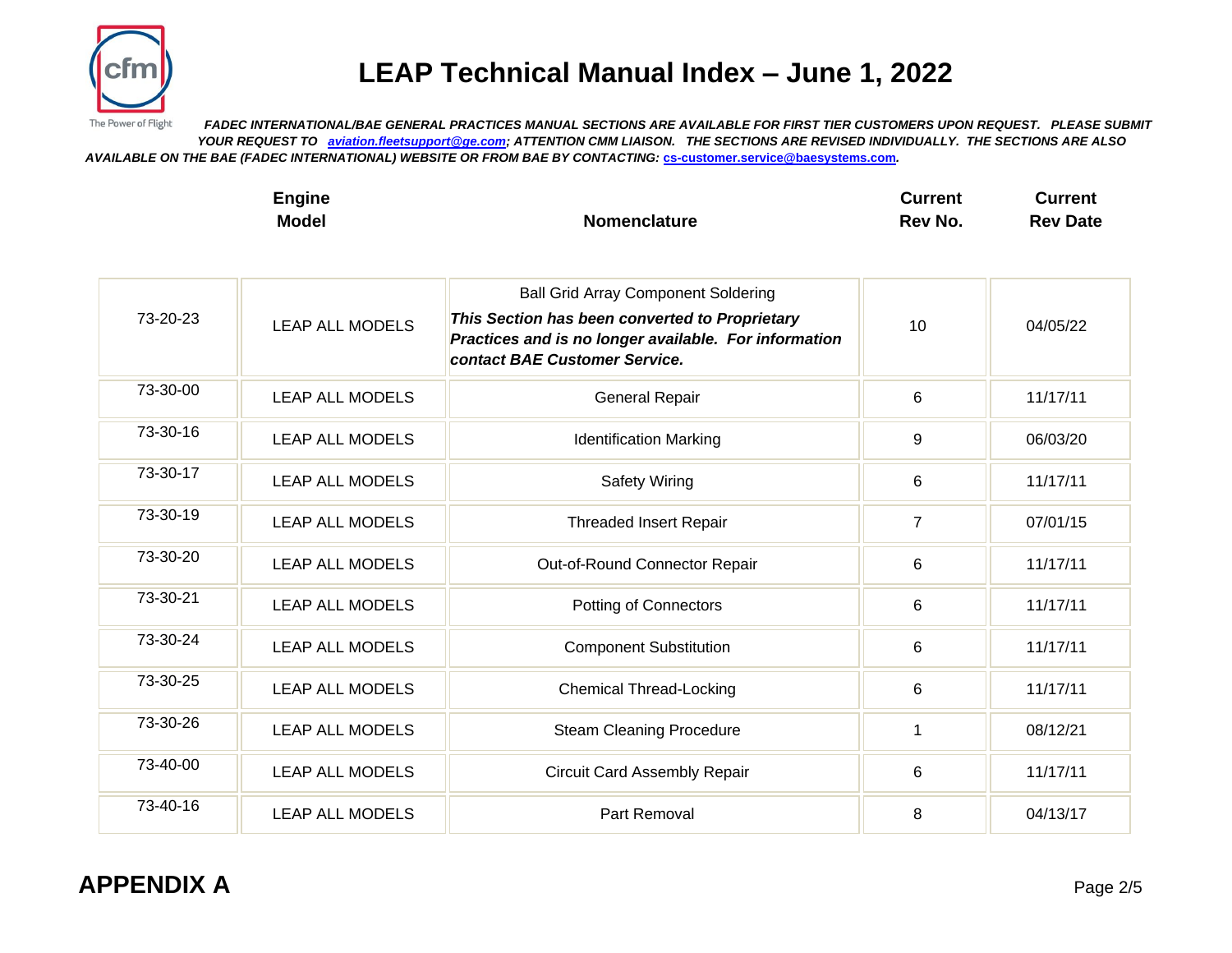

The Power of Flight  *FADEC INTERNATIONAL/BAE GENERAL PRACTICES MANUAL SECTIONS ARE AVAILABLE FOR FIRST TIER CUSTOMERS UPON REQUEST. PLEASE SUBMIT YOUR REQUEST TO [aviation.fleetsupport@ge.com;](mailto:aviation.fleetsupport@ge.com) ATTENTION CMM LIAISON. THE SECTIONS ARE REVISED INDIVIDUALLY. THE SECTIONS ARE ALSO AVAILABLE ON THE BAE (FADEC INTERNATIONAL) WEBSITE OR FROM BAE BY CONTACTING:* **[cs-customer.service@baesystems.com](mailto:cs-customer.service@baesystems.com)***.*

| Engine       |                     | Current | Current         |
|--------------|---------------------|---------|-----------------|
| <b>Model</b> | <b>Nomenclature</b> | Rev No. | <b>Rev Date</b> |

| 73-40-17 | <b>LEAP ALL MODELS</b> | Part Installation                        | $\overline{7}$ | 04/12/17 |
|----------|------------------------|------------------------------------------|----------------|----------|
| 73-40-18 | <b>LEAP ALL MODELS</b> | Part Replacement                         | 8              | 04/13/17 |
| 73-40-19 | <b>LEAP ALL MODELS</b> | General Laminate, Conductor Repair       | 10             | 09/11/18 |
| 73-40-20 | <b>LEAP ALL MODELS</b> | <b>Modification of Internal Circuits</b> | 6              | 11/17/11 |
| 73-40-21 | <b>LEAP ALL MODELS</b> | Solder Mask Repair                       | $\overline{7}$ | 10/08/18 |
| 73-40-22 | <b>LEAP ALL MODELS</b> | <b>ESD Label Replacement</b>             | $6\phantom{1}$ | 11/17/11 |
| 73-40-23 | <b>LEAP ALL MODELS</b> | Gold Pin Replacement                     | 6              | 11/17/11 |
| 73-40-24 | <b>LEAP ALL MODELS</b> | <b>Terminal Strip Repair</b>             | 6              | 11/17/11 |
| 73-45-00 | <b>LEAP ALL MODELS</b> | Bonding and Encapsulating                | $6\phantom{1}$ | 11/17/11 |
| 73-45-16 | <b>LEAP ALL MODELS</b> | <b>Epoxy Bonding</b>                     | $\overline{7}$ | 06/27/13 |
| 73-45-17 | <b>LEAP ALL MODELS</b> | Epoxy Bonding (High Temperature)         | 6              | 11/17/11 |
| 73-45-18 | <b>LEAP ALL MODELS</b> | <b>RTV Application</b>                   | 6              | 11/17/11 |
| 73-50-00 | <b>LEAP ALL MODELS</b> | <b>Protective Coatings</b>               | 6              | 11/17/11 |
| 73-50-16 | <b>LEAP ALL MODELS</b> | <b>Removal of Conformal Coatings</b>     | $\overline{7}$ | 09/13/21 |

### **APPENDIX A** Page 3/5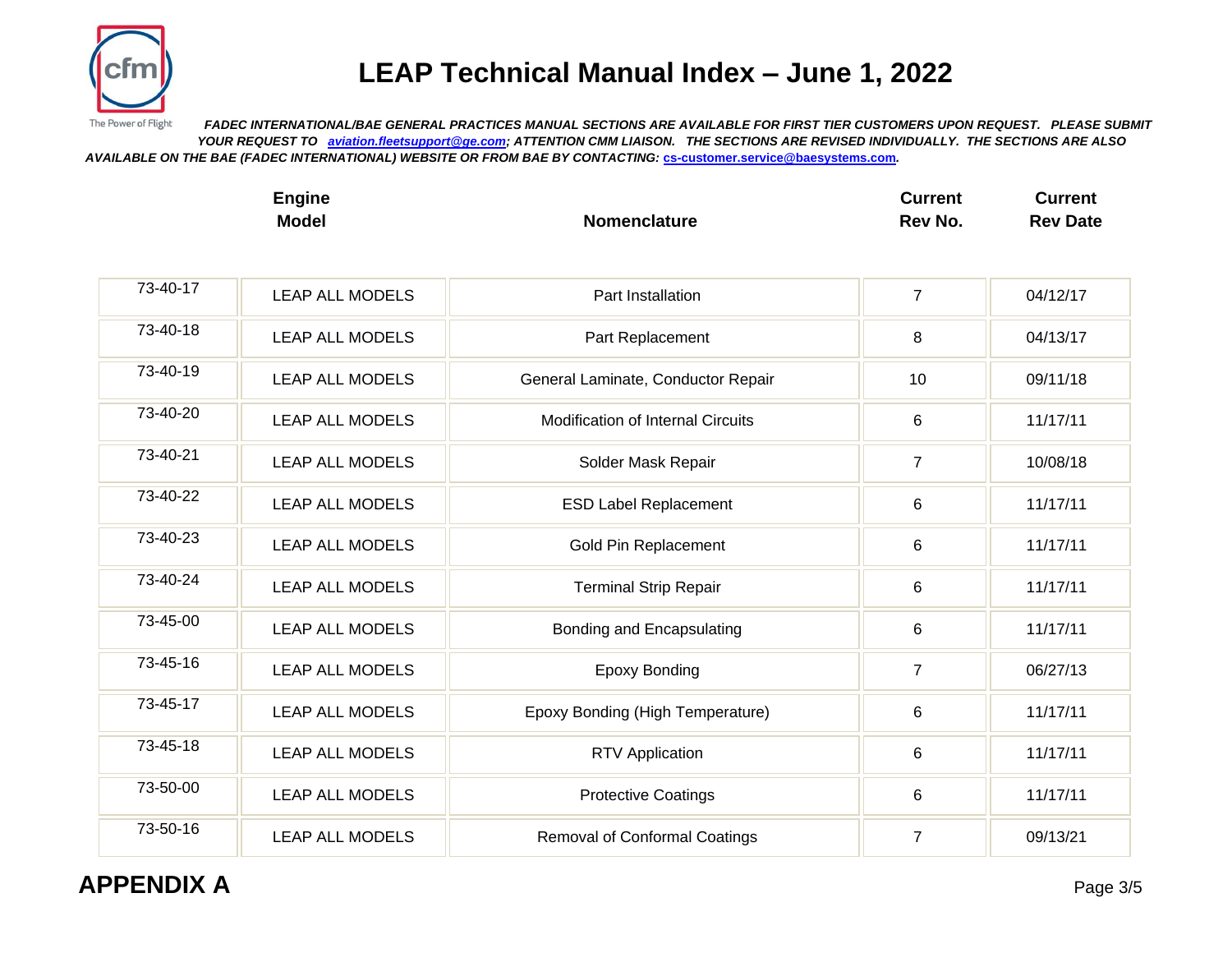

The Power of Flight  *FADEC INTERNATIONAL/BAE GENERAL PRACTICES MANUAL SECTIONS ARE AVAILABLE FOR FIRST TIER CUSTOMERS UPON REQUEST. PLEASE SUBMIT YOUR REQUEST TO [aviation.fleetsupport@ge.com;](mailto:aviation.fleetsupport@ge.com) ATTENTION CMM LIAISON. THE SECTIONS ARE REVISED INDIVIDUALLY. THE SECTIONS ARE ALSO AVAILABLE ON THE BAE (FADEC INTERNATIONAL) WEBSITE OR FROM BAE BY CONTACTING:* **[cs-customer.service@baesystems.com](mailto:cs-customer.service@baesystems.com)***.*

| Engine       |                     | Current | Current         |
|--------------|---------------------|---------|-----------------|
| <b>Model</b> | <b>Nomenclature</b> | Rev No. | <b>Rev Date</b> |

| 73-50-17 | <b>LEAP ALL MODELS</b> | Recoating Conformal Coated Repaired Areas        | 9              | 09/01/16 |
|----------|------------------------|--------------------------------------------------|----------------|----------|
| 73-50-18 | <b>LEAP ALL MODELS</b> | Aluminum Surface Touch-up with Chromate Solution | 6              | 11/17/11 |
| 73-50-19 | <b>LEAP ALL MODELS</b> | Painted Surface Repair                           | 6              | 11/17/11 |
| 73-60-00 | <b>LEAP ALL MODELS</b> | Electrostatic Discharge Control                  | 6              | 11/17/11 |
| 73-60-02 | <b>LEAP ALL MODELS</b> | <b>ESD Equipment Calibration</b>                 | 6              | 11/17/11 |
| 73-60-16 | <b>LEAP ALL MODELS</b> | <b>Handling ESDS Devices</b>                     | $\,6$          | 11/17/11 |
| 73-61-00 | <b>LEAP ALL MODELS</b> | <b>Moisture Sensitive Devices</b>                | 6              | 11/17/11 |
| 73-61-16 | <b>LEAP ALL MODELS</b> | Moisture Sensitive Device Preparation            | $\overline{7}$ | 04/19/22 |
| 73-70-00 | <b>LEAP ALL MODELS</b> | Flexible Circuit Card Assembly Repair            | 6              | 11/17/11 |
| 73-70-16 | <b>LEAP ALL MODELS</b> | <b>Connector Removal and Replacement</b>         | 6              | 11/17/11 |
| 73-80-00 | <b>LEAP ALL MODELS</b> | Magnetic Media and Software                      | 6              | 11/17/11 |
| 73-80-16 | <b>LEAP ALL MODELS</b> | <b>Media Storage Precautions</b>                 | 6              | 11/17/11 |
| 73-80-17 | <b>LEAP ALL MODELS</b> | Record Keeping and Configuration Control         | 6              | 11/17/11 |
| 73-90-00 | <b>LEAP ALL MODELS</b> | <b>Electrical Wiring</b>                         | 6              | 11/17/11 |

**APPENDIX A** Page 4/5